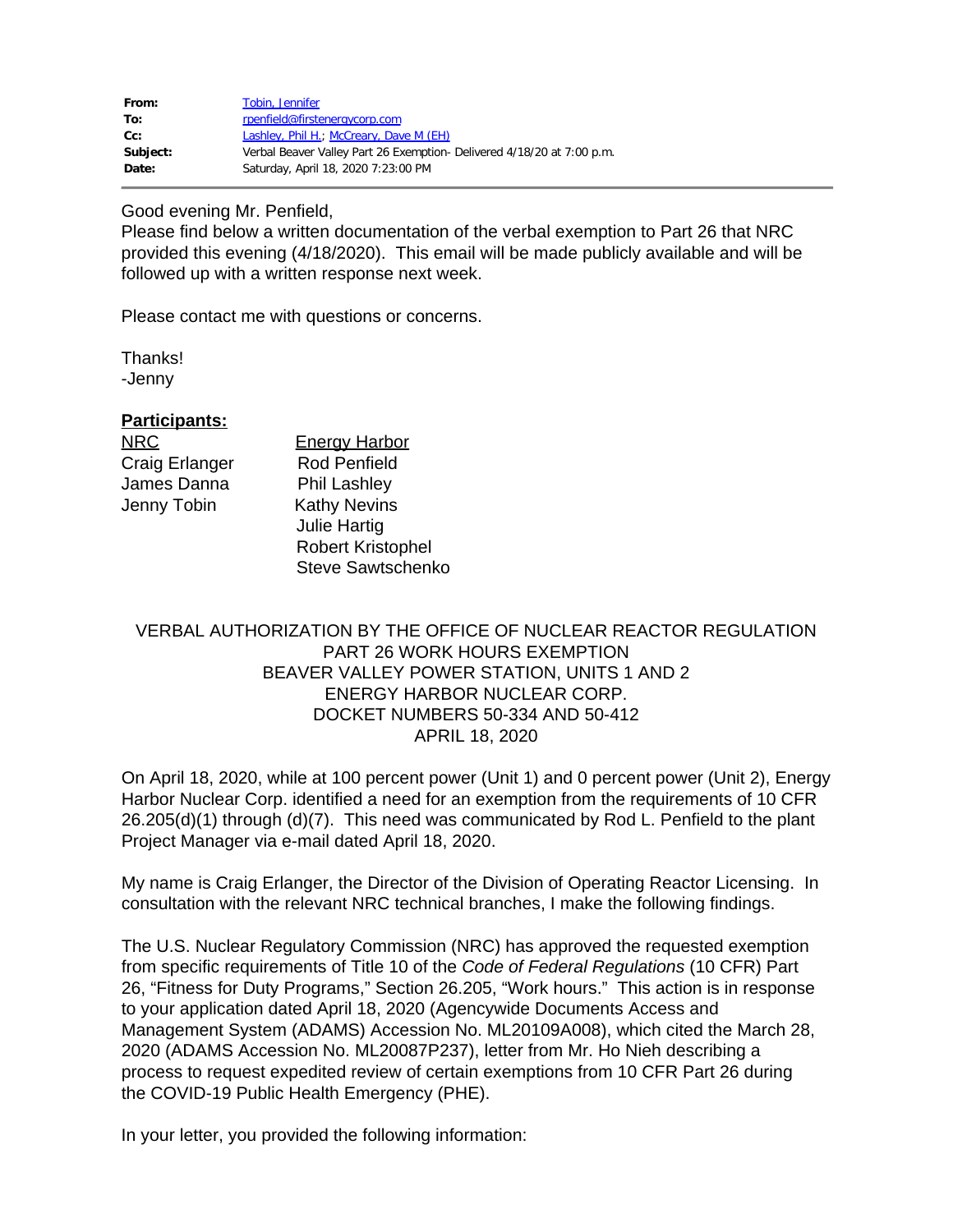- A statement that you can no longer meet the work-hour controls of 10 CFR 26.205(d) for certain positions;
- A list of positions for which you will maintain current work-hour controls under 10 CFR 26.205(d)(1)-(d)(7);
- The date and time when you will begin implementing site-specific COVID-19 PHE fatigue-management controls for personnel specified in 10 CFR 26.4(a);
- A statement that your site-specific COVID-19 fatigue-management controls are consistent with the constraints outlined in the March 28, 2020, letter; and
- A statement that you have established alternative controls for the management of fatigue during the period of the exemption and, at a minimum, the controls ensure that, for individuals subject to these alternative controls:
	- Individuals will not work more than 16 work hours in any 24-hour period and not more than 86 work hours in any 7-day period, excluding shift turnover;
	- A minimum 10-hour break is provided between successive work periods;
	- 12-hour shifts are limited to not more than 14 consecutive days;
	- A minimum of 6 days off are provided in any 30-day period; and
	- Requirements have been established for behavioral observation and self-declaration during the period of the exemption.

Therefore, the NRC finds that the technical basis for an exemption described in the March 28, 2020, letter is applicable to your specific request.

Section 26.9, "Specific exemptions," allows the NRC to grant exemptions from the requirements of 10 CFR Part 26. The NRC staff has determined that granting the licensee's requested exemption is authorized by law, will not endanger life or property or the common defense and security, and is otherwise in the public interest.

The underlying purpose of 10 CFR 26.205(d) is to prevent impairment from fatigue due to duration, frequency, or sequestering of successive shifts. Based on the evaluation provided in the NRC's March 28, 2020, letter and the criteria discussed above, no new accident precursors are created by utilizing whatever licensee staff resources may be necessary or available during the term of this exemption to respond to a plant emergency and to ensure that the plant maintains a safe and secure status. Therefore, the probability of postulated accidents is not increased. Also, the consequences of postulated accidents are not increased because there is no change in the types of accidents previously evaluated. The requested exemption would allow the utilization of licensee staff resources as may be necessary to maintain safe operation of the plant and to respond to a plant emergency. Therefore, the NRC finds that there is no undue risk to public health and safety from granting the requested exemption.

The requested exemption would allow the utilization of licensee security staff resources as may be necessary to ensure the common defense and security. Therefore, the NRC finds